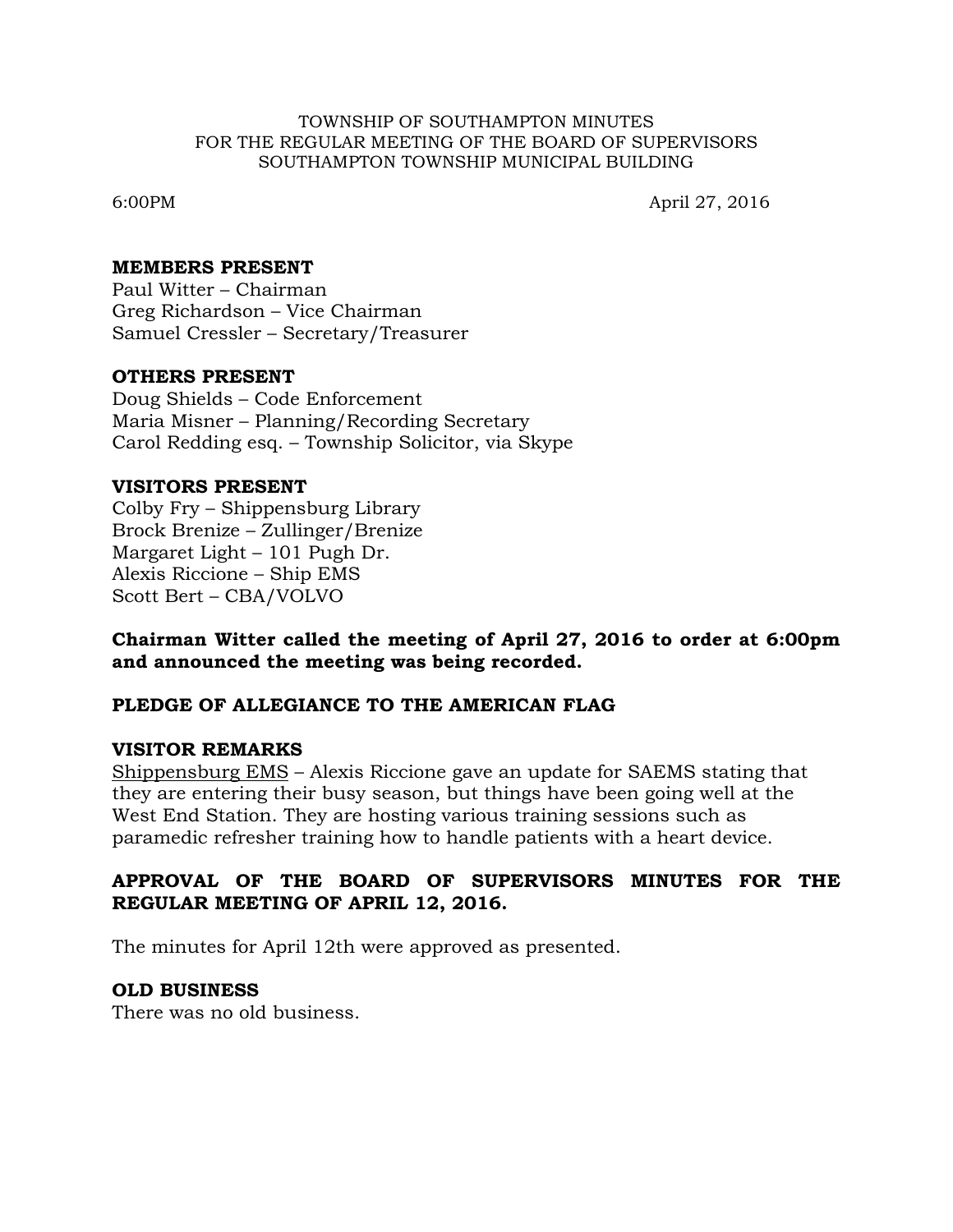# **NEW BUSINESS**

Advertising for Bidding

- MOTION: Supervisor Richardson moved to advertise for the following Bids to be opened at the May 24th Board of Supervisor's meeting at 6:15pm.
	- 1. CRS-2PM (road oil)
	- 2. Aggregate
	- 3. Seal Coat Equipment Rental
	- 4. Facility Vehicle Fuel (delivered)

Supervisor Witter seconded the motion which passed unanimously.

## Library Board Representative

Mr. Colby Fry and Ms. Margaret Light were present to discuss the appointment with the board.

Mr. Fry expressed his interest in serving as a Township Representative to the Library Board stating he is currently a member-at-large on the Library Board.

Ms. Light stated that she and her family are long-time library members and advocates and she would like to serve as a way of giving back to the library.

After discussion, the Board concluded that Mr. Fry could continue to serve as a member at large, and Ms. Light as Southampton Township Representative on the board.

MOTION: Supervisor Witter moved to appoint Ms. Margaret Light as Township Representative to the Shippensburg Public library. Supervisor Cressler seconded the motion which passed unanimously.

Options for Vehicle Repair facilities in Ag Zone

Mr. Brock Brenize explained that Zullinger/Brenize Landscaping would like to service vehicles during the winter when their business isn't as busy to keep employees working. They have gone through the zoning variance process and were denied.

Mr. Brenize asked if the supervisors would consider the following options, 1) as a permitted use supporting the agricultural community. 2) as a conditional use, or 3) as a cottage farm industry.

The Supervisors asked Mr. Brenize to draft a letter specifically stating his requests and they would check into options.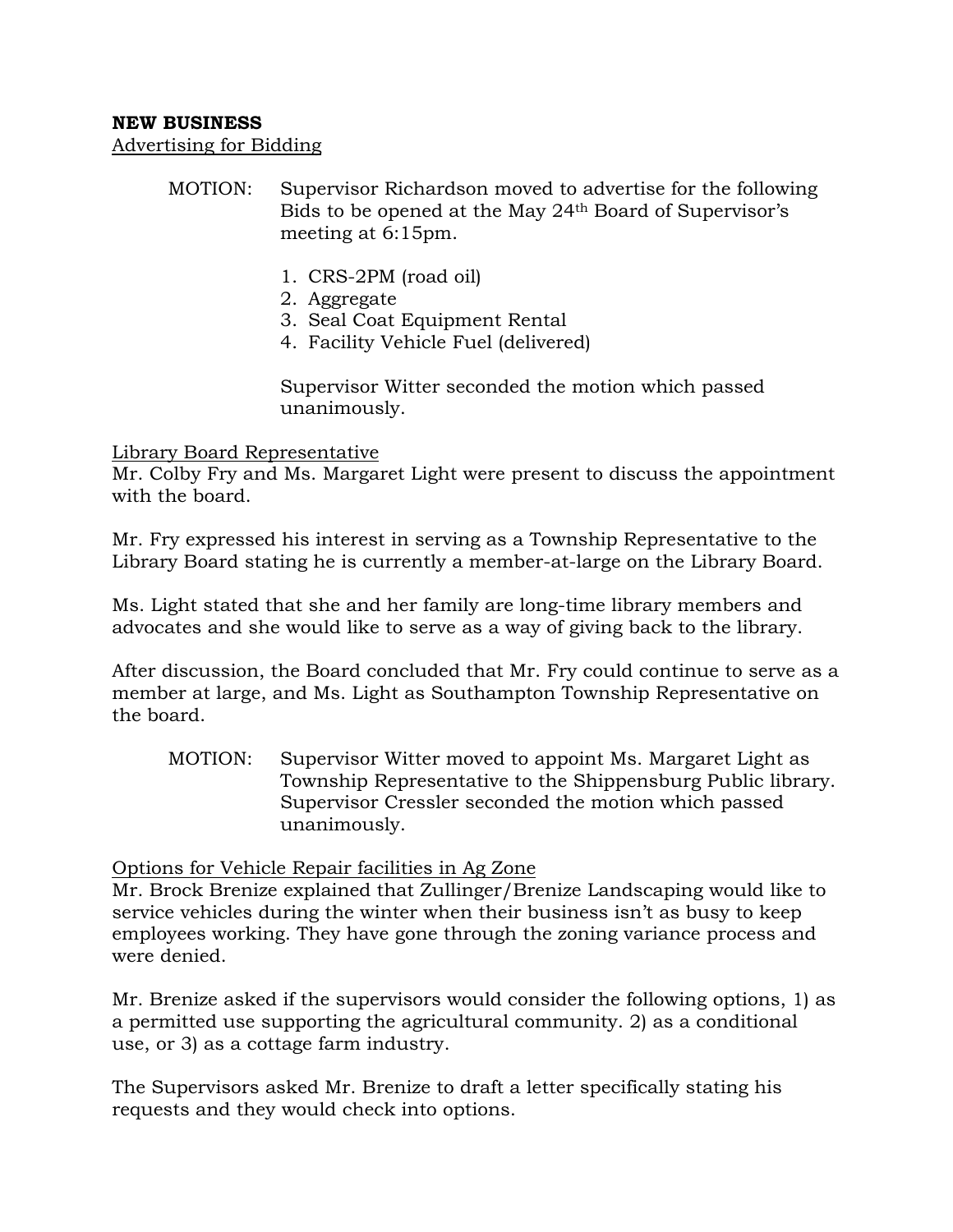# Building #1 Garage Door Replacement/Repair

MOTION: Supervisor Witter moved to approve the purchase of a new garage door. Supervisor Richardson seconded the motion which passed unanimously.

## **SUBDIVISIONS**

# Volvo Stormwater for Loader Storage

Scott Bert explained that the Volvo Stormwater Loader Storage Plan was creating a stone area to store loaders prior to sale. He provided calculations to Ryan Clark of Martin & Martin demonstrating that the existing stormwater basin would be more than sufficient to handle any increases from the impervious area. Ryan Clark has issued comments in his letter of April 19th. Joe Hague from Carl Bert & Associates has responded and will make corrections. No construction will begin prior to final approval by Ryan Clark.

MOTION: Supervisor Witter moved to approve the Stormwater for Volvo provided Ryan Clarks comments are all satisfied. Samuel Cressler seconded the motion which passed unanimously.

SD2016-004 - Arlin Wadel Land Development Plan 41,180 sq. ft. poultry barn

Maria Misner reported that the Planning Commission reviewed the plan in detail with Mr. Delvin Zullinger, surveyor. The list of Martin & Martin comments were reviewed. The following Design Comment from Tim Cormany was explained:

2. The State Route 696 intersection with Two Turn Road was identified in the Township's Comprehensive Plan as a safety issue due to poor sight distance, specifically for Two Turn Road traffic looking left at the stop sign. A clear sight easement of appropriate dimension should be implemented to restrict any additional obstructions on the Wadel property and its quadrant of the intersection. The Township and applicant should also consider any other potential improvements or revisions on the Wadel property that may improve traffic safety.

The intersection of Two Turn Road and Olde Scotland Road is mentioned as an area of concern in the Township Comp Plan. While Arlin Wadel's Land Development plan on Olde Scotland Road is being reviewed, a clear-sight easement should be added to the plan south of Two Turn Road on Rt. 696 that may help the sight distance.

Supervisor Witter stated that PennDOT is replacing the tile along Olde Scotland Road. It may be a good idea to coordination with them to mill the road. That is really the only thing that would make visibility better. An additional easement